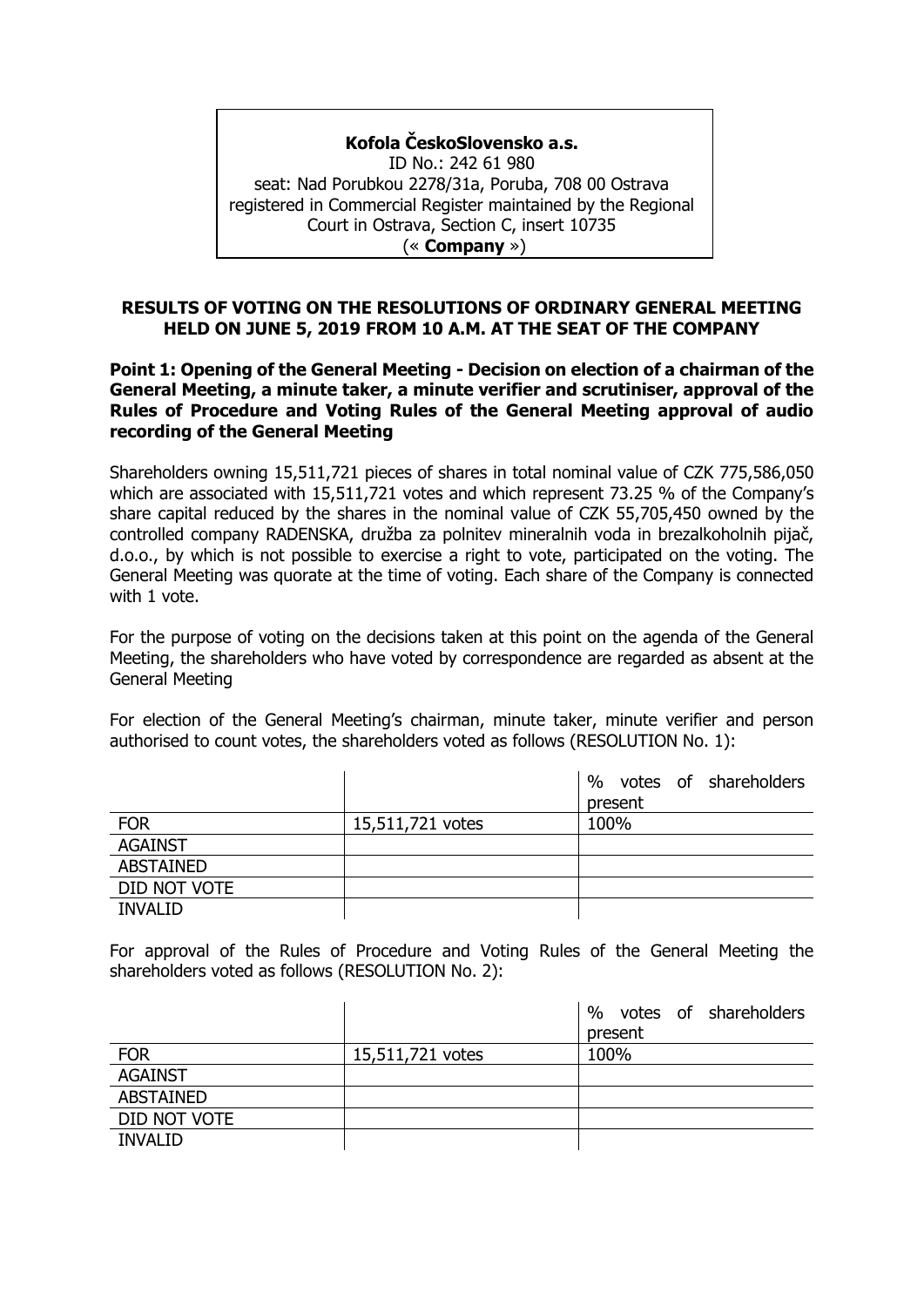For approval of audio recording of the General Meeting the shareholders voted as follows (RESOLUTION No. 3):

|                  |                  | $\%$<br>votes of shareholders |
|------------------|------------------|-------------------------------|
|                  |                  | present                       |
| <b>FOR</b>       | 15,511,721 votes | 100%                          |
| <b>AGAINST</b>   |                  |                               |
| <b>ABSTAINED</b> |                  |                               |
| DID NOT VOTE     |                  |                               |
| <b>INVALID</b>   |                  |                               |

**Point 2: Report of the Board of Directors on the business activities of the Company and the state of its assets for the year 2018 and the Summary Explanatory Report regarding the matters pursuant to Section 118 par. 5 letter a) to k) of the Act No. 256/5004 Coll., Capital Market Undertakings Act, and the Conclusions of the Report on Relations Between the Controlling Entity and the Controlled entity and Between the Controlled Entity and Entities Controlled by the Same Controlling Entity for the year 2018**

There was no voting on that point.

## **Point 3: Report of the Supervisory Board on the results of control activities including information on the review of the Report on Relations**

There was no voting on that point.

#### **Point 4: Approval of the Company´s financial statements for the year 2018 and the consolidated financial statements of Kofola ČeskoSlovensko Group for the year 2018**

Shareholders owning 15,598,782 pieces of shares in total nominal value of CZK 779.939.100 which are associated with 15,598,782 votes and which represent 73.66 % of the Company's share capital reduced by the shares in the nominal value of CZK 55,705,450 owned by the controlled company RADENSKA, družba za polnitev mineralnih voda in brezalkoholnih pijač, d.o.o., by which is not possible to exercise a right to vote, participated on the voting. For the purpose of voting on this point of the agenda of the General Meeting the shareholders owning 87,061 pieces of listed common registered shares, each of a face value of CZK 50, delivered their ballot. The General Meeting was quorate at the time of voting. Each share of the Company is connected with 1 vote.

For approval of the Company´s financial statements for the year 2018, the shareholders voted as follows (RESOLUTION No. 4):

|                  |                  | votes of shareholders<br>$\%$ |
|------------------|------------------|-------------------------------|
|                  |                  | present                       |
| <b>FOR</b>       | 15,595,542 votes | 99.98%                        |
| <b>AGAINST</b>   |                  |                               |
| <b>ABSTAINED</b> | 3,240 votes      | 0.02%                         |
| DID NOT VOTE     |                  |                               |
| <b>FOR</b>       |                  |                               |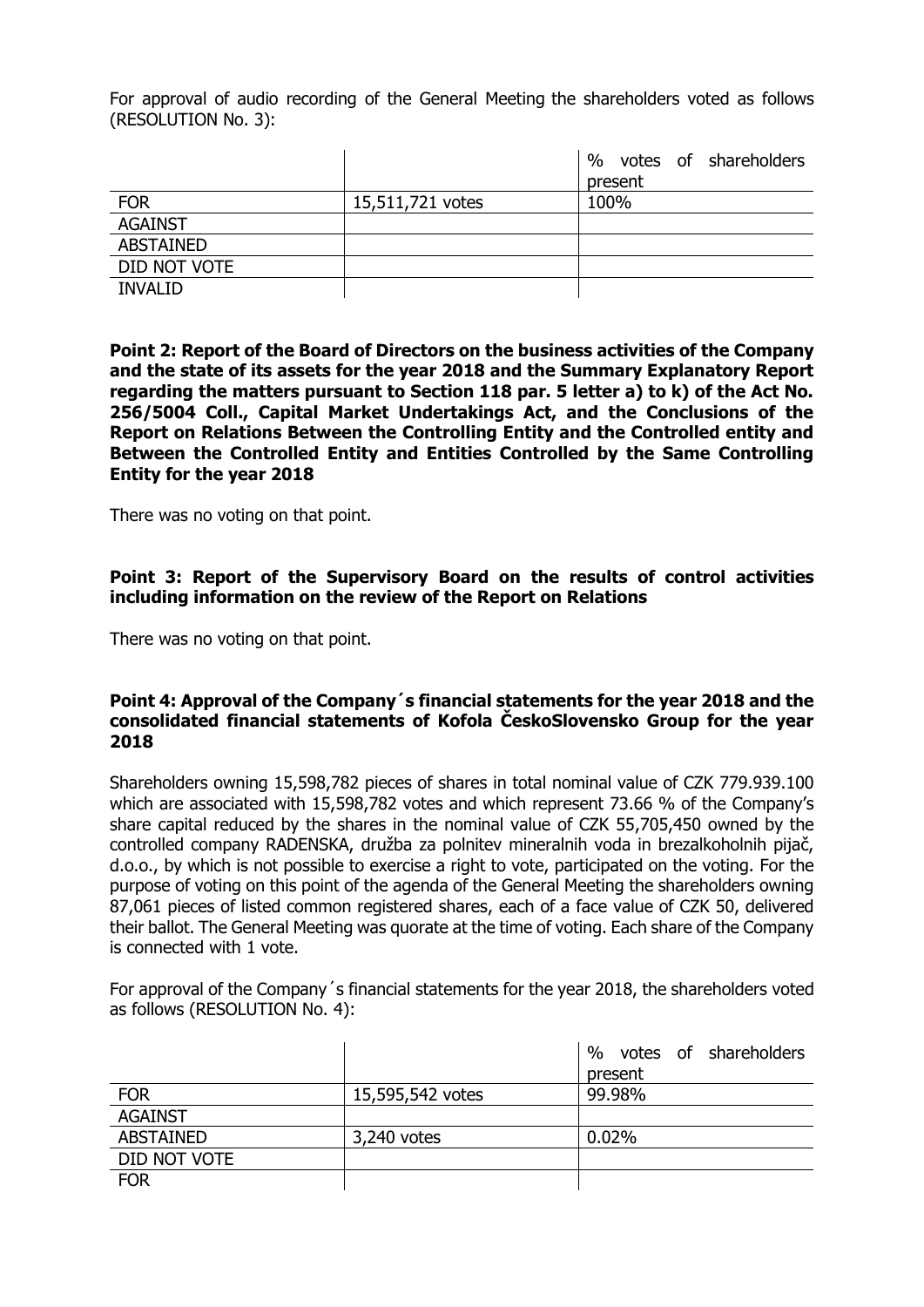For the approval of the consolidated financial statements of Kofola ČeskoSlovensko Group for the year 2018, the shareholders voted as follows (RESOLUTION No. 5):

|                  |                  | %<br>votes of shareholders |
|------------------|------------------|----------------------------|
|                  |                  | present                    |
| <b>FOR</b>       | 15,595,542 votes | 99.98%                     |
| <b>AGAINST</b>   |                  |                            |
| <b>ABSTAINED</b> | 3,240 votes      | 0.02%                      |
| DID NOT VOTE     |                  |                            |
| <b>FOR</b>       |                  |                            |

## **Point No. 5: Decision on the coverage of loss and distribution of other own resources of the Company**

Shareholders owning 15,598,782 pieces of shares in total nominal value of CZK 779.939.100 which are associated with 15,598,782 votes and which represent 73.66% of the Company's share capital reduced by the shares in the nominal value of CZK 55,705,450 owned by the controlled company RADENSKA, družba za polnitev mineralnih voda in brezalkoholnih pijač, d.o.o., by which is not possible to exercise a right to vote, participated on the voting. For the purpose of voting on this point of the agenda of the General Meeting the shareholders owning 87,061 pieces of listed common registered shares, each of a face value of CZK 50, delivered their ballot. The General Meeting was quorate at the time of voting. Each share of the Company is connected with 1 vote.

For the approval to transfer the loss in the economic year of 2018 in the amount of 329,119,125.30 CZK to the account of undistributed profits of previous years, the shareholders voted as follows (RESOLUTION No. 6):

|                  |                  | %<br>votes of shareholders |
|------------------|------------------|----------------------------|
|                  |                  | present                    |
| <b>FOR</b>       | 15,595,542 votes | 99.98%                     |
| <b>AGAINST</b>   |                  |                            |
| <b>ABSTAINED</b> | 3,240 votes      | 0.02%                      |
| DID NOT VOTE     |                  |                            |
| <b>FOR</b>       |                  |                            |

For the approval of covering the part of the losses for the accounting period of 2018 in the amount of CZK 317,389,686.61 from the "Distribution Fund" (RESOLUTION No. 7):

|                  |                  | votes of shareholders<br>$\%$ |
|------------------|------------------|-------------------------------|
|                  |                  | present                       |
| <b>FOR</b>       | 15,595,542 votes | 99.98%                        |
| <b>AGAINST</b>   |                  |                               |
| <b>ABSTAINED</b> | 3,240 votes      | 0.02%                         |
| DID NOT VOTE     |                  |                               |
| <b>FOR</b>       |                  |                               |